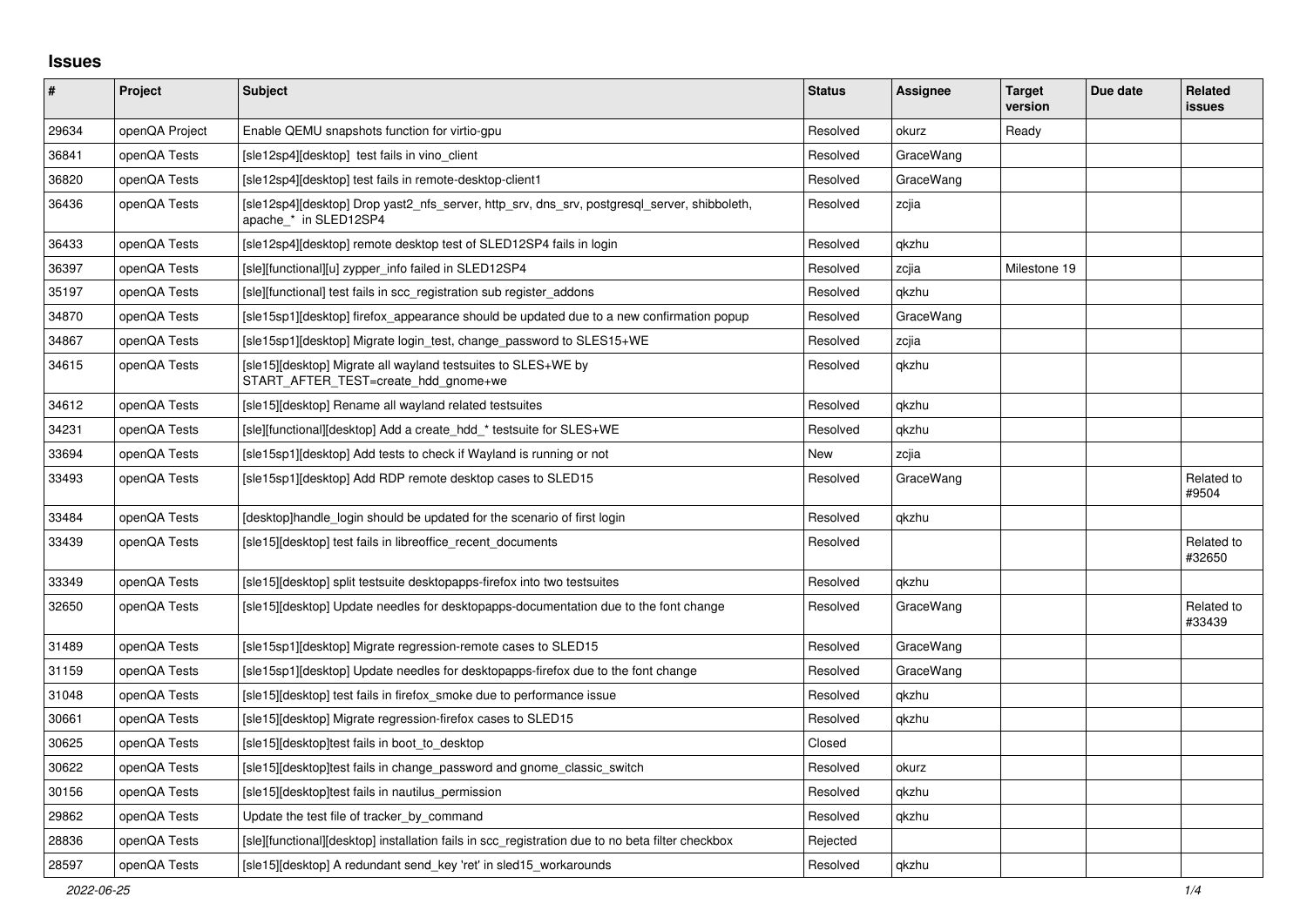| $\vert$ # | Project      | <b>Subject</b>                                                                                                             | <b>Status</b> | <b>Assignee</b> | <b>Target</b><br>version | Due date | Related<br><b>issues</b>                                                       |
|-----------|--------------|----------------------------------------------------------------------------------------------------------------------------|---------------|-----------------|--------------------------|----------|--------------------------------------------------------------------------------|
| 28240     | openQA Tests | [sle15][desktop] workaround: switch SLE-Classic to GNOME Shell before fate#324384 is done                                  | Resolved      | qkzhu           |                          |          |                                                                                |
| 27502     | openQA Tests | Upgrade x86_64 workers to QEMU 2.9.* or later for Wayland testing of SLED15                                                | Resolved      | szarate         |                          |          | Related to<br>#21786,<br>Blocked by<br>#25688                                  |
| 27229     | openQA Tests | [sle15][desktop] Migrate regression-other cases to SLED15                                                                  | Resolved      | qkzhu           |                          |          |                                                                                |
| 27166     | openQA Tests | [sle15][desktop] Migrate regression-gnome cases to SLED15                                                                  | Resolved      | qkzhu           |                          |          |                                                                                |
| 27062     | openQA Tests | [sle][functional][sle15][desktop] Add new QEMUVGA types for Wayland testing                                                | Resolved      | qkzhu           |                          |          | Related to<br>#15496,<br>Related to<br>#21786,<br>Related to<br>#53339         |
| 26952     | openQA Tests | [sle15][functional][desktop] Enable Desktop Productivity Module for SLE15                                                  | Resolved      | okurz           |                          |          |                                                                                |
| 25266     | openQA Tests | BUILD_WE is missing for we testsuite                                                                                       | Closed        |                 |                          |          |                                                                                |
| 23840     | openQA Tests | [sle][qam][x11regressions] qam-regression-documentation can't be started due to a void test_flags in<br>gnote_first_run.pm | Resolved      | qkzhu           |                          |          |                                                                                |
| 23780     | openQA Tests | [tw][desktop] Migrate regression-documentation cases of SLE to Tumbleweed                                                  | Resolved      | zgao            |                          |          | Related to<br>#40082                                                           |
| 23518     | openQA Tests | [sle][tw][x11regressions] Add testsuit of regression-installation to tumbleweed                                            | Closed        | qkzhu           |                          |          |                                                                                |
| 23516     | openQA Tests | [sle][tw][x11regressions][desktop] Migrate x11regression cases of SLE to tumbleweed                                        | New           |                 |                          |          |                                                                                |
| 19986     | openQA Tests | [sled] checksum failed when publishing cryptlym hdd images                                                                 | Rejected      |                 |                          |          | Related to<br>#19824, Is<br>duplicate of<br>#16430                             |
| 19660     | openQA Tests | [sled] Networkmanager_controlled popup is too late in yast2_lan                                                            | Closed        |                 |                          |          |                                                                                |
| 19658     | openQA Tests | [sled][sles][functional][qam] test fails in power_action('poweroff')                                                       | Resolved      | michalnowak     |                          |          | Has<br>duplicate<br>#19662,<br><b>Blocks</b><br>#19664,<br>Copied to<br>#19880 |
| 19580     | openQA Tests | [sle15sp1][desktop] Add a gdm case to allow user to set a password when they next login                                    | Rejected      | yfjiang         |                          |          |                                                                                |
| 18960     | openQA Tests | [sled]reboot authentication window popup on SLED12+SDK(fullupdate)                                                         | New           |                 |                          |          |                                                                                |
| 18626     | openQA Tests | [sled][x11 regressions] test fails in empathy_irc                                                                          | Resolved      | qkzhu           |                          |          |                                                                                |
| 18410     | openQA Tests | [qam][x11regressions] Close libreoffice test file timely                                                                   | Resolved      | qkzhu           |                          |          |                                                                                |
| 18344     | openQA Tests | [sled][functional] test fails in remote_vnc_controller_sled boot_to_desktop                                                | Resolved      | RBrownSUSE      |                          |          |                                                                                |
| 18258     | openQA Tests | [sled][x11regressions]test fails in empathy_aim                                                                            | Rejected      |                 |                          |          |                                                                                |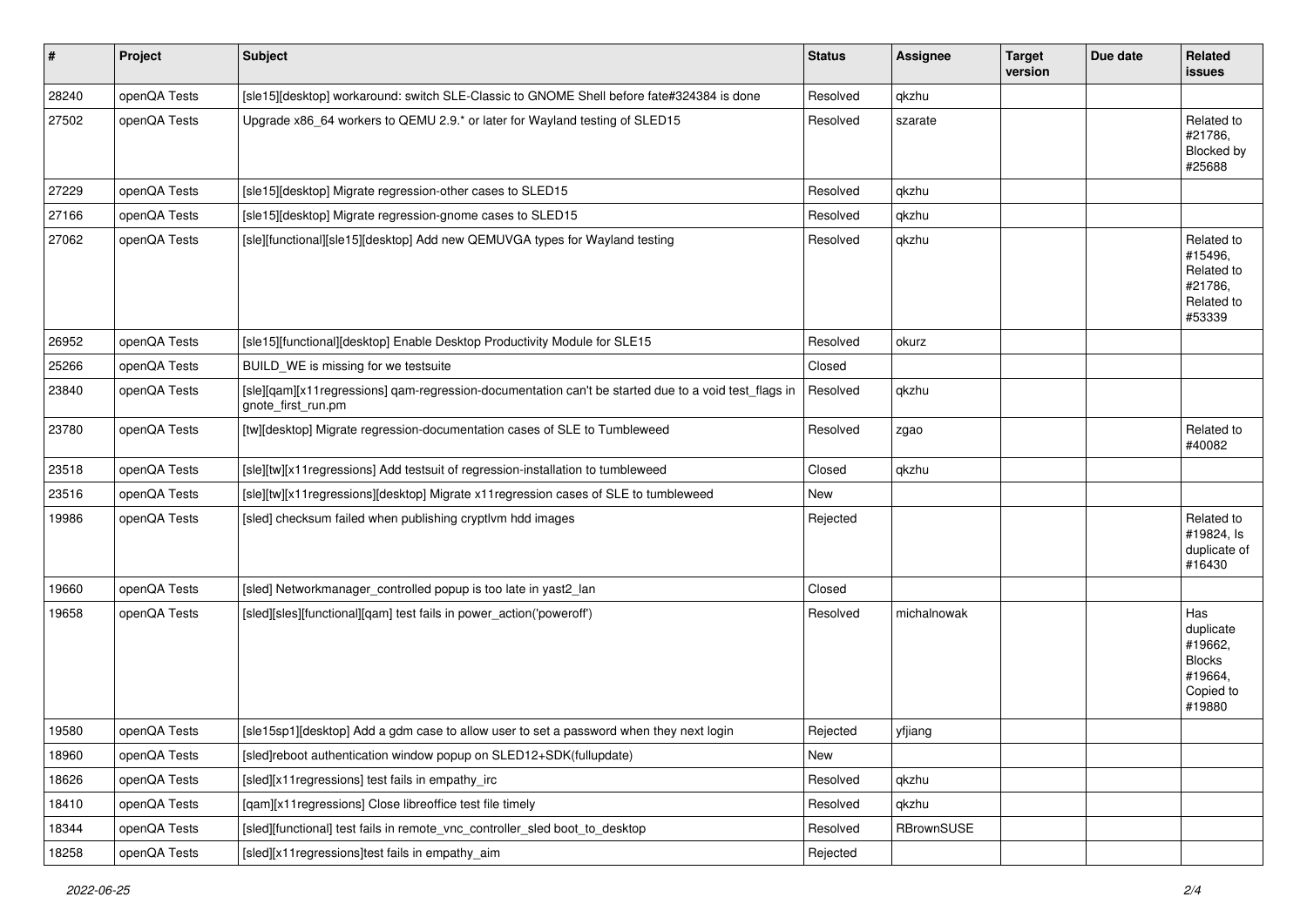| $\sharp$ | Project      | Subject                                                                                                          | <b>Status</b> | <b>Assignee</b> | <b>Target</b><br>version | Due date | Related<br>issues          |
|----------|--------------|------------------------------------------------------------------------------------------------------------------|---------------|-----------------|--------------------------|----------|----------------------------|
| 17894    | openQA Tests | Add testsuits for migration_offline_sled12sp2*                                                                   | Resolved      | gkzhu           |                          |          |                            |
| 17270    | openQA Tests | test fails in sshd, ssh cleanup, sshxterm                                                                        | Resolved      | okurz           |                          |          |                            |
| 17268    | openQA Tests | [sled][migration] test fails in zypper_lifecycle expected: '/ImageMagick-\S+\s+2019-10-30' but got<br>2024-10-30 | Rejected      | tinawang123     |                          |          |                            |
| 16638    | openQA Tests | [sles][sled][functional][migration] test fails in wireshark                                                      | Resolved      | qkzhu           |                          |          | Has<br>duplicate<br>#18260 |
| 15508    | openQA Tests | firefox emaillink needs update                                                                                   | Resolved      | qkzhu           |                          |          |                            |
| 15506    | openQA Tests | firefox_pagesaving needs update                                                                                  | Resolved      | qkzhu           |                          |          |                            |
| 15462    | openQA Tests | we should workaround for bsc#1013208 in consoletest_setup textmode+proxy_SCC@uefi                                | Closed        | qkzhu           |                          |          |                            |
| 15374    | openQA Tests | subroutine java_testing of firefox_java.pm should be updated                                                     | Resolved      | vsvecova        |                          |          | Has<br>duplicate<br>#17292 |
| 14858    | openQA Tests | shortcut of libreoffice_pyuno_bridge has changed                                                                 | Resolved      | qkzhu           |                          |          |                            |
| 14508    | openQA Tests | ImageMagick.pm should clean it's testing files after the test                                                    | Closed        |                 |                          |          |                            |
| 14506    | openQA Tests | ImageMagick.pm should clean it's testing files after the test                                                    | Rejected      |                 |                          |          |                            |
| 13970    | openQA Tests | application_starts_on_login needles are not accurate                                                             | Closed        | qkzhu           |                          |          |                            |
| 13968    | openQA Tests | change password $\sqrt{\frac{1}{1}}$ at the passwd changing step                                                 | Closed        | qkzhu           |                          |          |                            |
| 13946    | openQA Tests | firefox_emaillink needs update for SLED12SP2                                                                     | Resolved      | qkzhu           |                          |          |                            |
| 13944    | openQA Tests | gnome_classic_switch needs update                                                                                | Closed        | qkzhu           |                          |          |                            |
| 13672    | openQA Tests | yast2_bootloader fails in migration_offline_sled11_sp4*                                                          | Resolved      | dgutu           |                          |          |                            |
| 13642    | openQA Tests | libreoffice_recent_documents need improvement                                                                    | Resolved      | qkzhu           |                          |          |                            |
| 13120    | openQA Tests | SLED "regression": a lot of libreoffice tests are broken                                                         | Resolved      | qkzhu           |                          |          |                            |
| 13118    | openQA Tests | SLED "regression": all evolution tests are broken                                                                | Resolved      | qkzhu           |                          |          |                            |
| 13116    | openQA Tests | SLED "regression": two empathy tests are broken                                                                  | Closed        | qkzhu           |                          |          |                            |
| 13006    | openQA Tests | Needles need update for 7 gnote cases and 2 evince cases in x11 regression_documentation                         | Resolved      | qkzhu           |                          |          |                            |
| 12996    | openQA Tests | Needles need update for two pidgin cases in x11 regression_message                                               | Resolved      | qkzhu           |                          |          |                            |
| 11326    | openQA Tests | ask for new testapi hold_key                                                                                     | Resolved      |                 |                          |          |                            |
| 11324    | openQA Tests | script or needles need improve for yast2_snapper - migration_offline_sled12sp1_sdk                               | Resolved      | akzhu           |                          |          |                            |
| 11168    | openQA Tests | sled textmode test loads yast2_nfs_server                                                                        | Resolved      | qkzhu           |                          |          |                            |
| 11166    | openQA Tests | reboot_gnome and shutdown tests failed because they required to match auth dialog on SLED                        | Resolved      |                 |                          |          |                            |
| 11158    | openQA Tests | needles need imprve for evolution_mail_ews firefox_urlsprotocols                                                 | Resolved      | qkzhu           |                          |          |                            |
| 11132    | openQA Tests | needle and script need improve for 3 shotwell cases                                                              | Resolved      | qkzhu           |                          |          |                            |
| 9240     | openQA Tests | Check for specific versions of product boot menu entries in grub                                                 | Resolved      |                 |                          |          |                            |